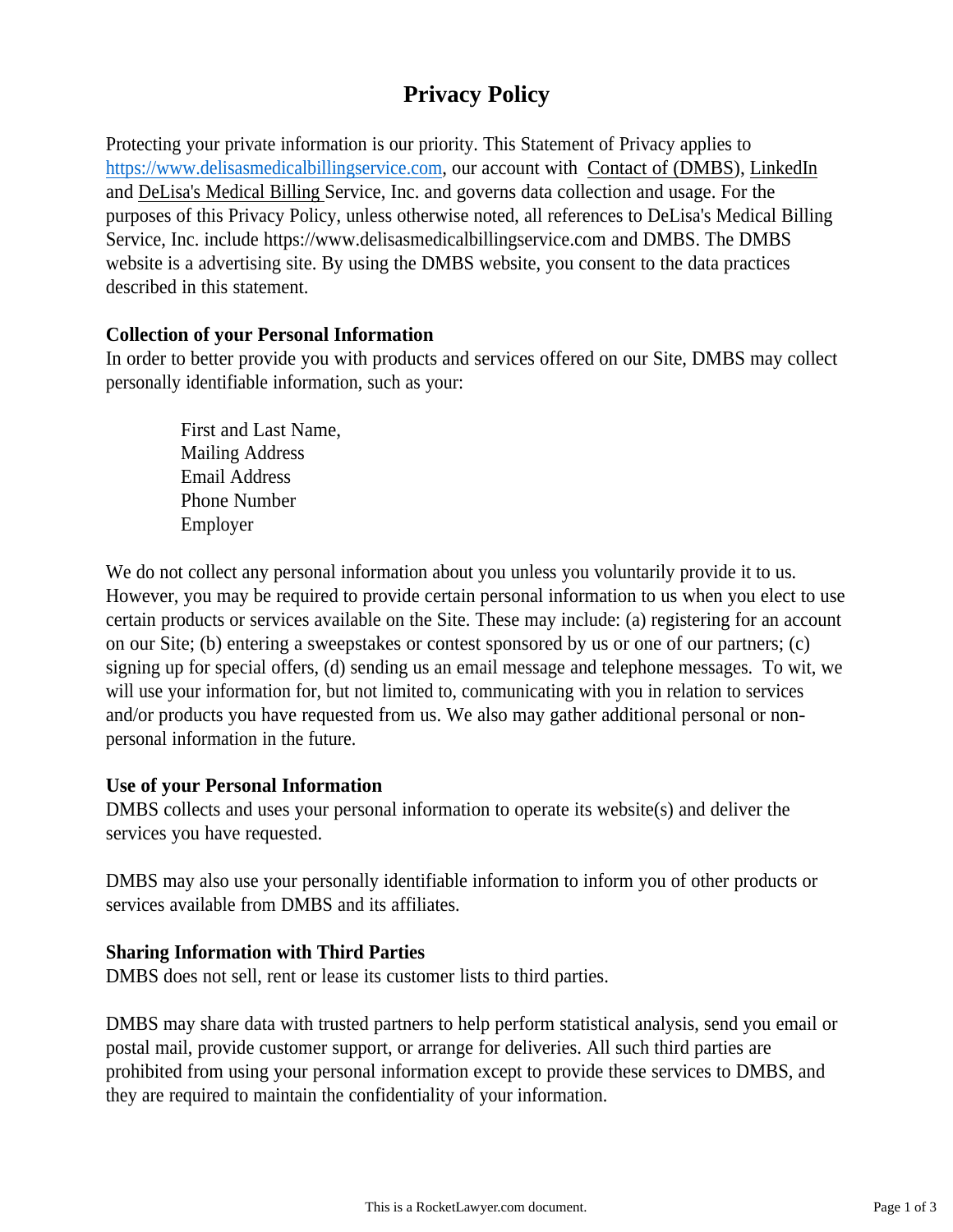DMBS may disclose your personal information, without notice, if required to do so by law or in the good faith belief that such action is necessary to: (a) conform to the edicts of the law or comply with legal process served on DMBS or the site; (b) protect and defend the rights or property of DMBS; and/or (c) act under exigent circumstances to protect the personal safety of users of DMBS, or the public.

# **Automatically Collected Information**

Information about your computer hardware and software may be automatically collected by DMBS. This information can include: your IP address, browser type, domain names, access times and referring website addresses. This information is used for the operation of the service, to maintain quality of the service, and to provide general statistics regarding use of the DMBS website.

# **Children Under Thirteen**

DMBS does not knowingly collect personally identifiable information from children under the age of thirteen. If you are under the age of thirteen, you must ask your parent or guardian for permission to use this website.

#### **Disconnecting your DMBS Account from Third Party Websites**

You will be able to connect your DMBS account to third party accounts. BY CONNECTING YOUR DMBS ACCOUNT TO YOUR THIRD PARTY ACCOUNT, YOU ACKNOWLEDGE AND AGREE THAT YOU ARE CONSENTING TO THE CONTINUOUS RELEASE OF INFORMATION ABOUT YOU TO OTHERS (IN ACCORDANCE WITH YOUR PRIVACY SETTINGS ON THOSE THIRD PARTY SITES). IF YOU DO NOT WANT INFORMATION ABOUT YOU, INCLUDING PERSONALLY IDENTIFYING INFORMATION, TO BE SHARED IN THIS MANNER, DO NOT USE THIS FEATURE. You may disconnect your account from a third party account at any time. To disconnect access to unsubscribe users may contact us via email or telephone.

# **External Data Storage Sites**

We may store your data on servers provided by third party hosting vendors with whom we have contracted.

#### **Changes to this Statement**

DMBS reserves the right to change this Privacy Policy from time to time. We will notify you about significant changes in the way we treat personal information by sending a notice to the primary email address specified in your account, by placing a prominent notice on our site, and/or by updating any privacy information on this page. Your continued use of the Site and/or Services available through this Site after such modifications will constitute your: (a) acknowledgment of the modified Privacy Policy; and (b) agreement to abide and be bound by that Policy.

#### **Contact Information**

DMBS welcomes your questions or comments regarding this Statement of Privacy. If you believe that DMBS has not adhered to this Statement, please contact DMBS at: